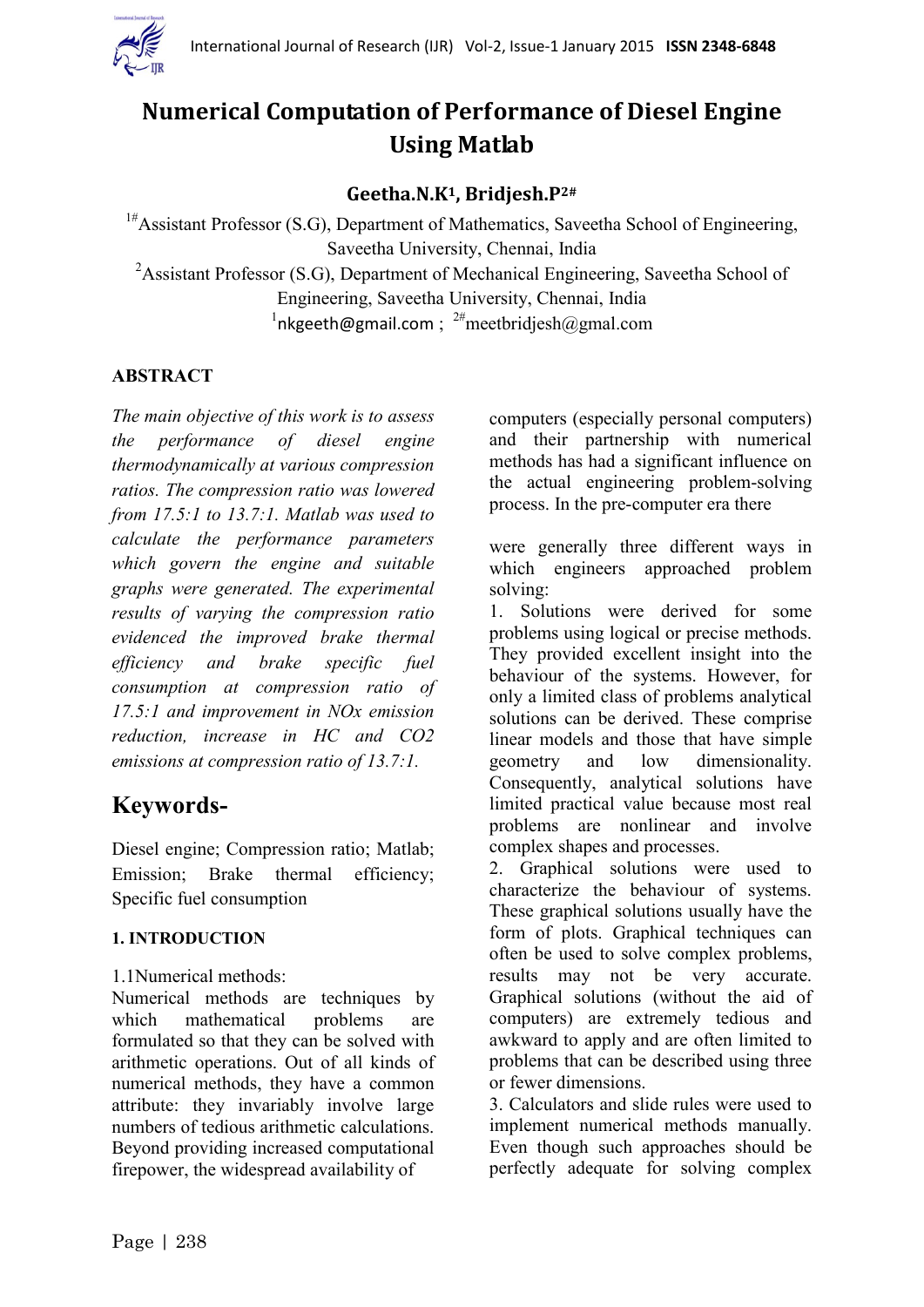

problems, in actuality several difficulties are met. Above all, consistent results are vague because of simple blunders that arise when numerous manual tasks are performed. One of the most important tasks in a study of dynamical system is the numerical calculation of the trajectories. Even though this method is common in courses on dynamical systems it obscures many of the pitfalls of numerical integration. It is not possible at the present state of the art to choose a 'best' algorithm for the calculation of trajectories.

## 1.2 Internal Combustion Engine:

The internal combustion engine is a heat engine that converts chemical energy in a fuel into mechanical energy, to rotate the output shaft[1]. Chemical energy of the fuel is first converted to thermal energy by means of combustion or oxidation with air inside the engine[2]. This thermal energy raises the temperature and pressure of the gases within the engine and the highpressure gas then expands against the mechanical mechanisms of the engine[3]. This expansion is converted by the mechanical linkages of the engine to the crankshaft. In turn the crankshaft, is connected to a transmission and/or power train to transmit the rotating mechanical energy to the desired final use<sup>[4,5]</sup>.

Most internal combustion engines are reciprocating engines having pistons that reciprocate back and forth in cylinders internally within the engine[6]. Reciprocating engines can have one cylinder or more. The cylinders can be arranged in many different geometric configurations.

## 1.3 Compression Ignition (CI) Engine:

An engine in which the combustion process starts when the air-fuel mixture self-ignites due to high temperature in the combustion chamber caused by high compression[7]. CI engines are often called Diesel engines, in the diesel engine, air is compressed [adiabatically](http://hyperphysics.phy-astr.gsu.edu/hbase/thermo/adiab.html#c1) with a compression ratio typically between 15 and 20[8]. This compression raises the temperature to the ignition temperature of the fuel mixture which is formed by injecting fuel once the air is compressed. The ideal air-standard cycle is modeled as a reversible adiabatic compression followed by a [constant pressure](http://hyperphysics.phy-astr.gsu.edu/hbase/thermo/cppro.html#c1) combustion process[9], then an adiabatic expansion as a power stroke and an [isoc](http://hyperphysics.phy-astr.gsu.edu/hbase/thermo/cvpro.html#c1)horic exhaust. A new air charge is taken in at the end of the exhaust, as indicated by the processes a-e-a on the diagram. Since the compression and power strokes of this idealized cycle are adiabatic, the efficiency can be calculated from the constant pressure and constant volume processes[10]. Figure 1 shows the P-V diagram for a typical diesel engine. The input and output energies and the efficiency can be calculated from the temperatures and specific heats:

$$
Q_1 = C_P(T_c - T_b)
$$
  
\n
$$
Q_2 = C_V(T_a - T_d)
$$
  
\nEfficiency = 
$$
\eta = \frac{Q_1 + Q_2}{Q_1}
$$

The efficiency can be written

$$
\eta = 1 + \frac{Q_2}{Q_1} = 1 + \frac{C_V(T_a - T_d)}{C_P(T_c - T_b)}
$$

and this can be rearranged to the form



Figure 1: P-V diagram for a diesel engine (ref:http://en.wikipedia.org)

Where

- $Q1$  = Heat supplied
- $Q2$  = Heat rejected
- $C_p$  = Specific heat at constant pressure
- $Cv =$ Specific heat at constant volume
- Ta = Temperature at end of suction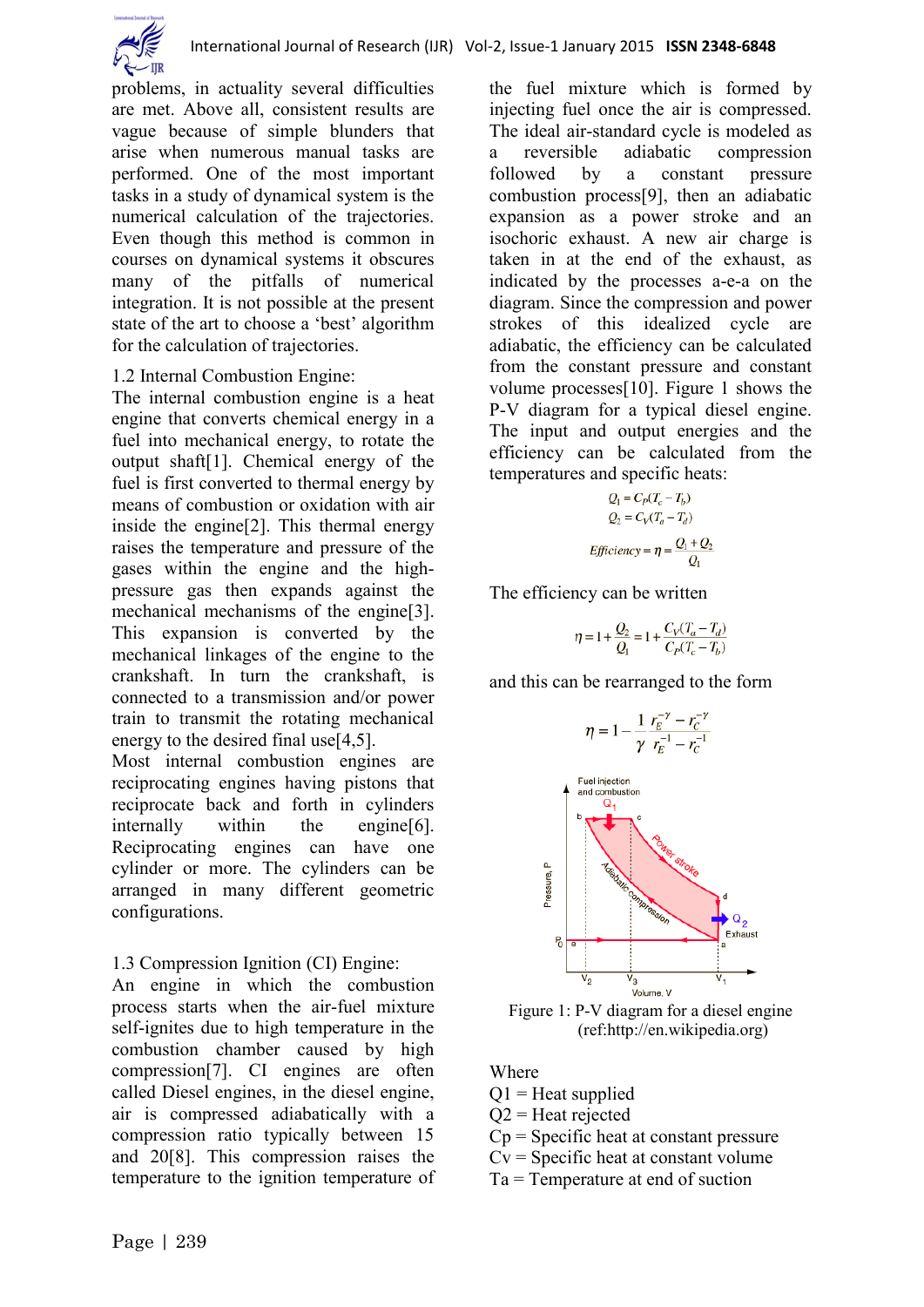Tb = Temperature at end of compression

Tc = Temperature at end of combustion

 $Td = Temperature at end of expansion$ 

 $n =$  Efficiency

 $\gamma$  = Ratio of specific heats

 $r =$ Compression ratio

1.4 Internal Combustion Engines Terminology:

1. Cylinder bore (B): The nominal inner diameter of the working cylinder.

2. Piston area (A): the area of a circle diameter equal to the cylinder bore.

3. Top Dead Center (T.D.C.): the extreme position of the piston at the top of the

cylinder. In the case of the horizontal engines this is known as the outer dead center

(O.D.C.). Figure 2 shows the geometry of piston cylinder arrangement.



Figure 2: Geometry of piston cylinder arrangement (ref:http://thermospokenhere.com)

4. Bottom Dead Center (B.D.C.): the extreme position of the piston at the bottom of the cylinder. In horizontal engine this is known as the Inner Dead Center (I.D.C.).

5. Stroke: the distance between TDC and BDC is called the stroke length and is equal to double the crank radius (l).

6. Swept volume: the volume swept through by the piston in moving between TDC and is denoted by Vs:

$$
Vs = \frac{\pi}{4}d^2 \times l
$$

Where d is the cylinder bore and l the stroke.

7. Clearance volume: the space above the piston head at the TDC, and is denoted by Vc:

Volume of the cylinder:  $V = Vc + Vs$ 

8. Mean piston speed: the distance traveled by the piston per unit of time:

$$
V_m = \frac{2lN}{60}m/s
$$

Where l is the stroke in (m) and N the number of crankshaft revolution per minute (rpm).

9.Cylinder Swept Volume (*Vc)*:

$$
V_c = Cylinder \ Area \times Stroke \ Length
$$
  

$$
V_c = A_c \times L = (\frac{\pi}{4} d_c^2) \times L
$$

where:

 $V_c$ = cylinder swept volume  $\text{Lcm}^3$ (cc) or L]

 $A_c$  = cylinder area [cm<sup>2</sup> or cm<sup>2</sup>/100]

 $d_c$  = cylinder diameter [cm or cm/10]

 $L =$  stroke length (the distance between the TDC and BDC) [cm or cm/10]

BDC = Bottom Dead Center

TDC = Top Dead Center

\* Increase the diameter or the stroke length will increase the cylinder volume, the ratio between the cylinder diameter/cylinder stroke called "bore/stroke" ratio.

- "bore/stroke" >1 is called *over square engine,* and is used in automotive engines

- "bore/stroke" =1 is called square engine

- "bore/stoke" <1 is called= *under square engine*, and is used in tractor engine

10. Engine Swept Volume (*Ve*):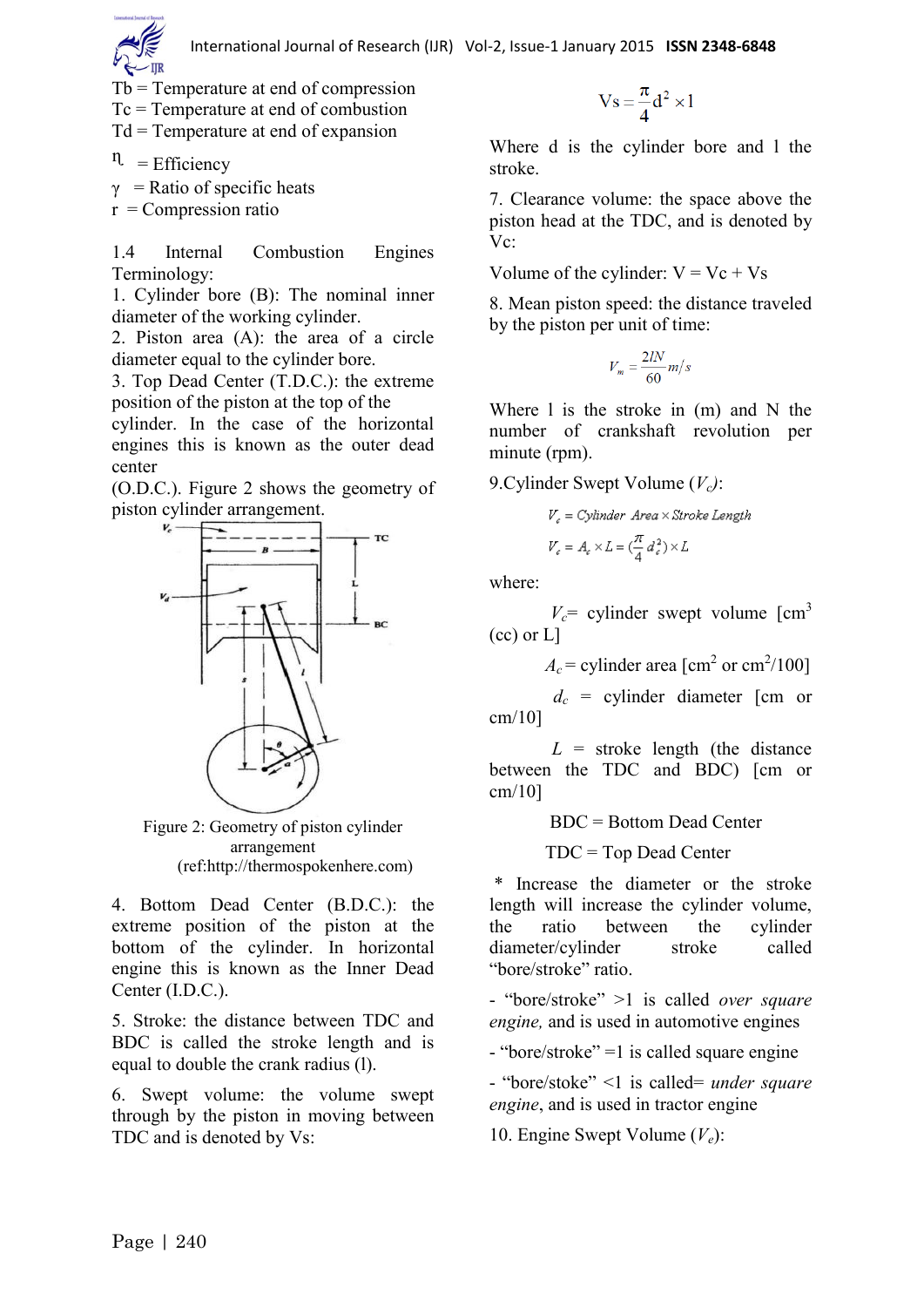International Journal of Research (IJR) Vol-2, Issue-1 January 2015 **ISSN 2348-6848**

 $V_e$  = Total Cylinders' Sewpt Volumes of the Engine  $V_e = n \times V_e$ 

$$
V_e = n \times A_e \times L = n \times (\frac{\pi}{4} d_e^2) \times L
$$

where:

 $V_e$  = engine swept volume  $\text{[cm}^3$ (cc) or L]

 $n =$  number of cylinders

 $V_c$  = cylinder swept volume  $\text{cm}^3$ (cc) or L]

 $A_c$  = cylinder area [cm<sup>2</sup> or cm<sup>2</sup>/100]

 $d_c$  = cylinder diameter [cm or cm/10]

\* The units of cylinder swept volume is measured in  $(cm^3)$ , cubic centimeter (cc), or liter)

- V<sup>e</sup> for small engines, 4 cylinder engines is (750 cc:1300 cc)

- V<sup>e</sup> for big engine, 8 cylinder engines is (1600 cc:2500 cc)

#### 11.Compression Ratio (*r*):

$$
r = \frac{Cylinder Volume at BDC}{Cylinder Volume at TDC}
$$
\n
$$
r = \frac{(Cylinder Volume + Cylinder Clearance Volume)}{Cylinder Clearance Volume}
$$

 $r = \frac{V_s + V_c}{V} = 1 + \frac{V_s}{V_s}$ 

where:

*r* = compression ratio

 $V_s$  = cylinder swept volume (combustion chamber volume) [cc, L, or  $\mathrm{m}^3$ ]

 $V_c$  = cylinder volume [cc, L, or  $m^3$ ]

\* Increase the compression ratio increase engine power

 $- r$  (gasoline engine) = 7:12, the upper limit is engine pre ignition

 $- r$  (diesel engine) = 10:18, the upper limit is the stresses on engine parts

12. Engine Volumetric Efficiency (*hv*):

 $\eta_{\nu} = \frac{Volume\ of\ air\ taken\ into\ cylinder}{Maximum\ possible\ volume\ in\ the\ cylinder}$  $\eta_V = \frac{V_{air}}{V}$ 

where:

 $h_V$  = volumetric efficiency

 $V_{air}$  = volume of air taken into cylinder [cc, L, or  $m^3$ ]

 $V_c$  = cylinder swept volume [cc, L, or  $m^3$ ]

Increase the engine volumetric efficiency increase engine power

- Engine of normal aspiration has a volumetric efficiency of 80% to 90%

- Engine volumetric efficiency can be increased by using:

(turbo and super charger can increase the volumetric efficiency by 50%)

13.Engine Indicated Torque (*Ti*):

$$
T_i = \frac{Work\ (W)}{angle\ (\theta)} = \frac{Work\ per\ one\ revolution}{angle\ of\ one\ revolution} = \frac{Force \times dis\ tan\ ce}{2\pi} \times k
$$

$$
T_i = \frac{(imp \times A_c) \times L \times n}{2\pi \times z} = \frac{imp \times V_e}{2\pi \times z}
$$

where:

 $T_i$  = engine indicated torque [Nm]

 *imep* = indicated mean effective pressure  $\left[\text{N/m}^2\right]$ 

 $A_c$  = cylinder area [m<sup>2</sup>]

 $L =$ stroke length [m]

 $z = 1$  (for 2 stroke engines), 2 (for 4) stroke engines)

 $n =$  number of cylinders

 $\theta$  = crank shaft angle [1/s]

14.Engine Indicated Power (*Pi*):

$$
P_i = \frac{imep \times A_c \times L \times n \times N}{z \times 60}
$$
  
\n
$$
P_i = \frac{imep \times (A_c \times L) \times n \times N}{z \times 60} = \frac{imep \times (V_c \times n) \times N}{z \times 60}
$$
  
\n
$$
P_i = \frac{imep \times V_c \times N}{z \times 60}
$$

,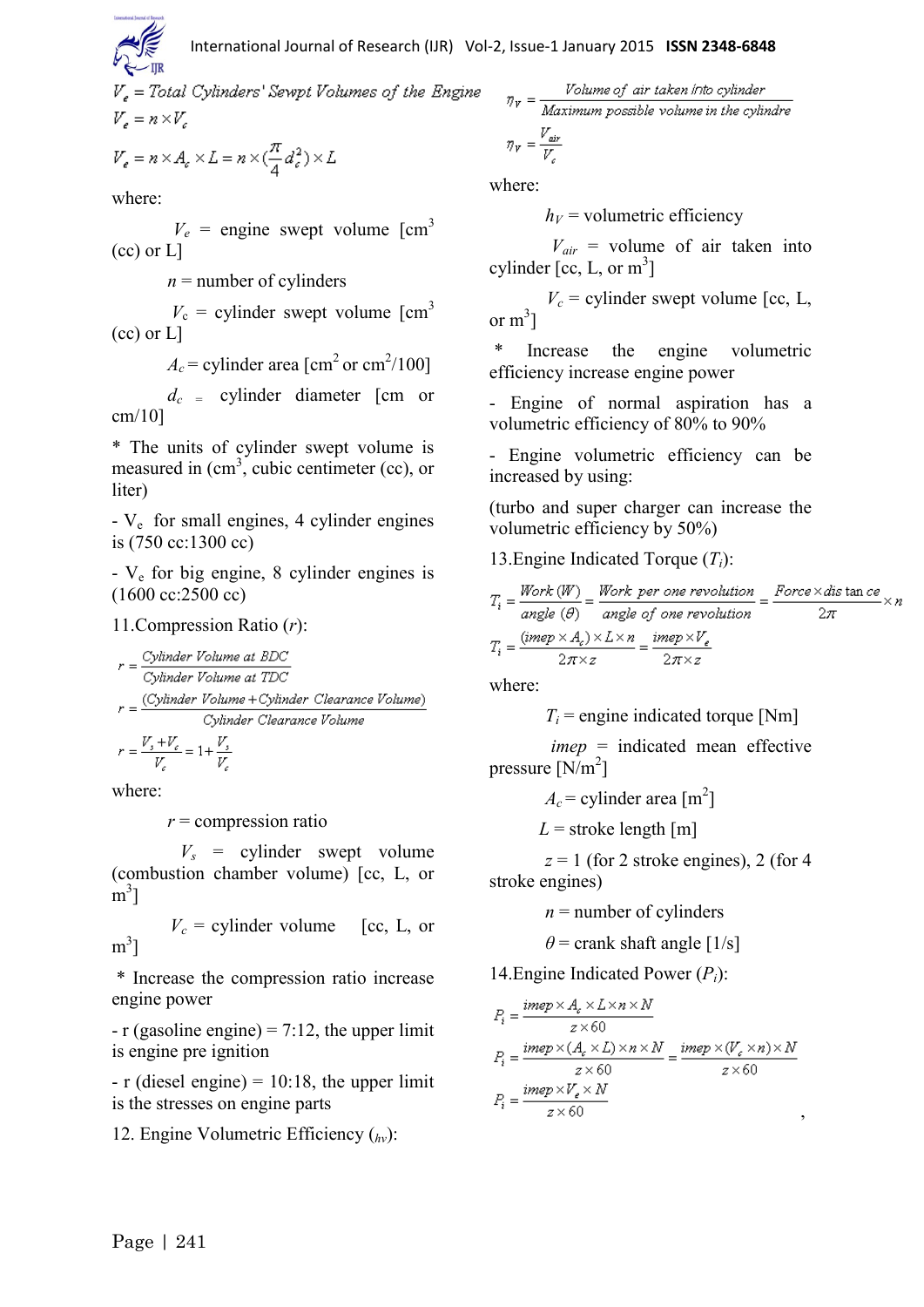International Journal of Research (IJR) Vol-2, Issue-1 January 2015 **ISSN 2348-6848**

$$
P_i = T_i \times \omega = T_i \times \frac{2\pi N}{60}
$$

where:

 *imep* = is the indicated mean effective pressure  $[N/m^2]$ 

 $A_c$  = cylinder area [m<sup>2</sup>]

 $L =$ stroke length [m]

 $n =$  number of cylinders

 $N$  = engine speed [rpm]

 $z = 1$  (for 2 stroke engines), 2 (for 4) stroke engines)

 $V_c$  = cylinder swept volume  $[m^3]$ 

 $V_e$  = engine swept volume  $\text{[m}^3\text{]}$ 

 $T_i$  = engine indicated torque [Nm]

 $\omega$  = engine angular speed [1/s]

15.Engine Mechanical Efficiency (*hm*):

$$
\eta_{\mathbf{m}} = \frac{Engineering\;Brake\;Power}{Engien\;Indicated\;Power}
$$
\n
$$
\eta_{\mathbf{m}} = \frac{P_{\delta}}{P_{i}}
$$
\n
$$
\eta_{\mathbf{m}} = \frac{P_{i} - P_{f}}{P_{i}}
$$
\n
$$
= \frac{P_{i} - P_{f}}{P_{i}}
$$

where:

 $h_m$  = mechanical efficiency  $P_b$  = engine brake power [kW]  $P_i$  = engine indicated power [kW]  $P_f$  = engine friction power [kW]

16. Engine Specific Fuel Consumption (*SFC*):

$$
SFC = \frac{mass\ of\ fuel\ consumption}{engine\ brake\ power}
$$

$$
SFC = \frac{FC}{P_a}
$$

where:

 *SFC* = specific fuel consumption  $[(kg/h)/kW, kg/(3600 s x kW), kg/(3600$  $kJ$ ]

 $FC$  = fuel consumption  $\lfloor \frac{kg}{h} \rfloor$ 

 $P_b$  = brake power [kW]

17. Engine Thermal Efficiency (*hth*):

$$
\eta_{th} = \frac{brake power}{fuel power}
$$

$$
\eta_{th} = \frac{3600 P_b}{FC \times CV}
$$

where:

 $h_{th}$  = thermal efficiency

 $P_b$  = brake power [kW]

 $FC = fuel consumption [kg/h] =$ (fuel consumption in  $L/h$ ) x ( $\rho$  in kg/L)]

 $CV =$  calorific value of kilogram fuel [kJ/kg]

 $\rho$  = relative density of fuel [kg/L]

## **2. EXPERIMENTAL METHODS**

The engine used is a four stroke single cylinder, vertical, water cooled, natural aspirated, direct injection diesel engine. The specifications of the engine are given in table 1.

| S <sub>n</sub> | Component                    | Specification                                         |
|----------------|------------------------------|-------------------------------------------------------|
| $\mathbf{1}$   | Make                         | Kirloskar Engines<br>Ltd, Pune                        |
| $\overline{2}$ | Type of engine               | Four Stroke Single<br>Cylinder Water<br>Cooled Engine |
| 3              | Bore and Stroke              | 80 mm & 110 mm                                        |
| $\overline{4}$ | Compression ratio            | 17.5:1                                                |
| 5              | BHP and rpm                  | 5.2kW & 1500 rpm                                      |
| 6              | Fuel injection<br>pressure   | $200 \text{ N/m}^2$                                   |
| 7              | Fuel injection<br>timing     | $27^0$ BTDC                                           |
| 8              | Specific fuel<br>consumption | 0.25175 (kg/h)/kW                                     |
| 9              | Dynamometer                  | <b>Eddy Current</b><br>Dynamometer                    |

Table.1. Specifications of engine test rig.

A pressure transducer is used to monitor the injection pressure. The engine apparatus was interfaced with an emission measurement device AVL Digas 444 a five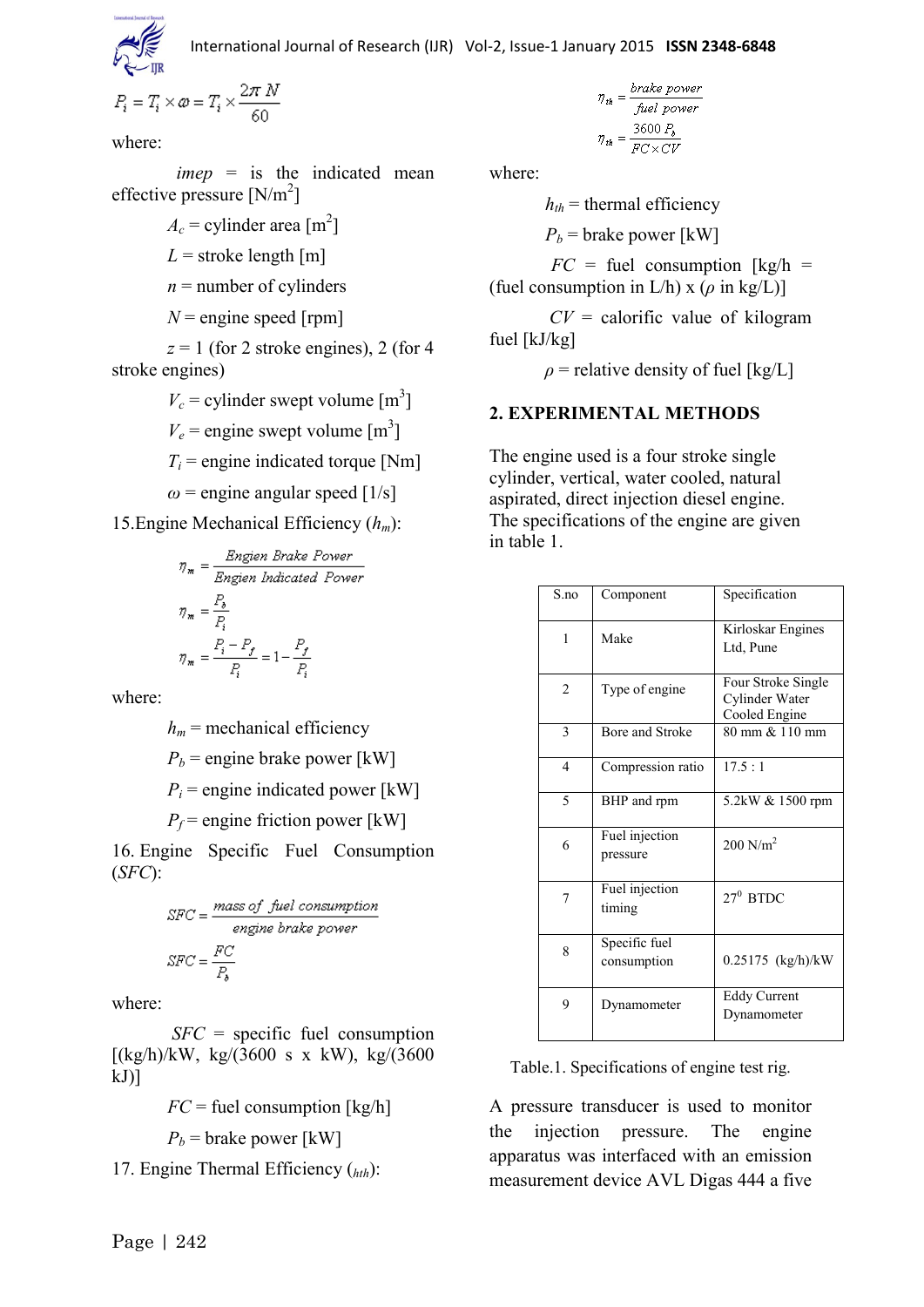

gas analyser, and also the setup is provided with necessary instruments for measuring combustion pressure and crank angle. These signals are interfaced to the computer through engine indicator for P-V and  $P-\Theta$  diagrams with AVL INDIMICRA 602 –T10602A software version V2.5. Atmospheric air enters the intake manifold of the engine through an air filter and an air box. An air flow sensor fitted with the air box gave the input for the air consumption to the data acquisition system. All the inputs such as air and fuel consumption, engine brake power, cylinder pressure and crank angle were recorded by the data acquisition system, which is stored in the computer and displayed in the monitor. A thermocouple in conjunction with a temperature indicator was connected at the exhaust pipe to measure the temperature of the exhaust gas. The smoke density of the exhaust was measured by the help of an AVL415 diesel smoke meter. A crank position sensor was connected to the output shaft to record the crank angle. The engine test rig is shown in figure 3 and the schematic diagram of experimental setup is given in figure 4.



Figure 3: Engine test rig



Figure 4. Schematic diagram of experimental setup

1. Engine 2. Dynamometer 3. Crank angle encoder 4. Load cell 5. Exhaust gas analyzer 6. Smoke meter 7. Control panel 8. Computer 9. Silencer

#### **3. EXPERIMENTAL PROCEDURE**

The engine used in this study was a direct injection single cylinder engine manufactured by Kirloskar. The engine was run at different compression ratios to evaluate the performance with emission charectaristics. Initially the engine was run on no load condition and its speed was maintained at a constant speed of 1500 rpm. The engine was tested at varying loads of 4.5 A, 9A, 13.5A and 18 A by means of an electrical dynamometer. For each loading conditions, the engine was run for at least 2 min after the data was collected. By changing the thickness of the cylinder head gasket the compression ratio can be changed to a certain limit. In order to vary the compression ratio of the engine in the present study, a thin copper spacer of 1 mm thick was inserted between the engine cylinder head and the cylinder block. With this various compression ratios of 13.7:1, 14.5:1, 15.37:1, 16.5:1 and 17.5:1 were obtained by using spacers apart from the standard compression ratio of 17.5:1.Matlab R2008a was used to assess the performance of diesel engine at these compression ratios and the graphs were generated.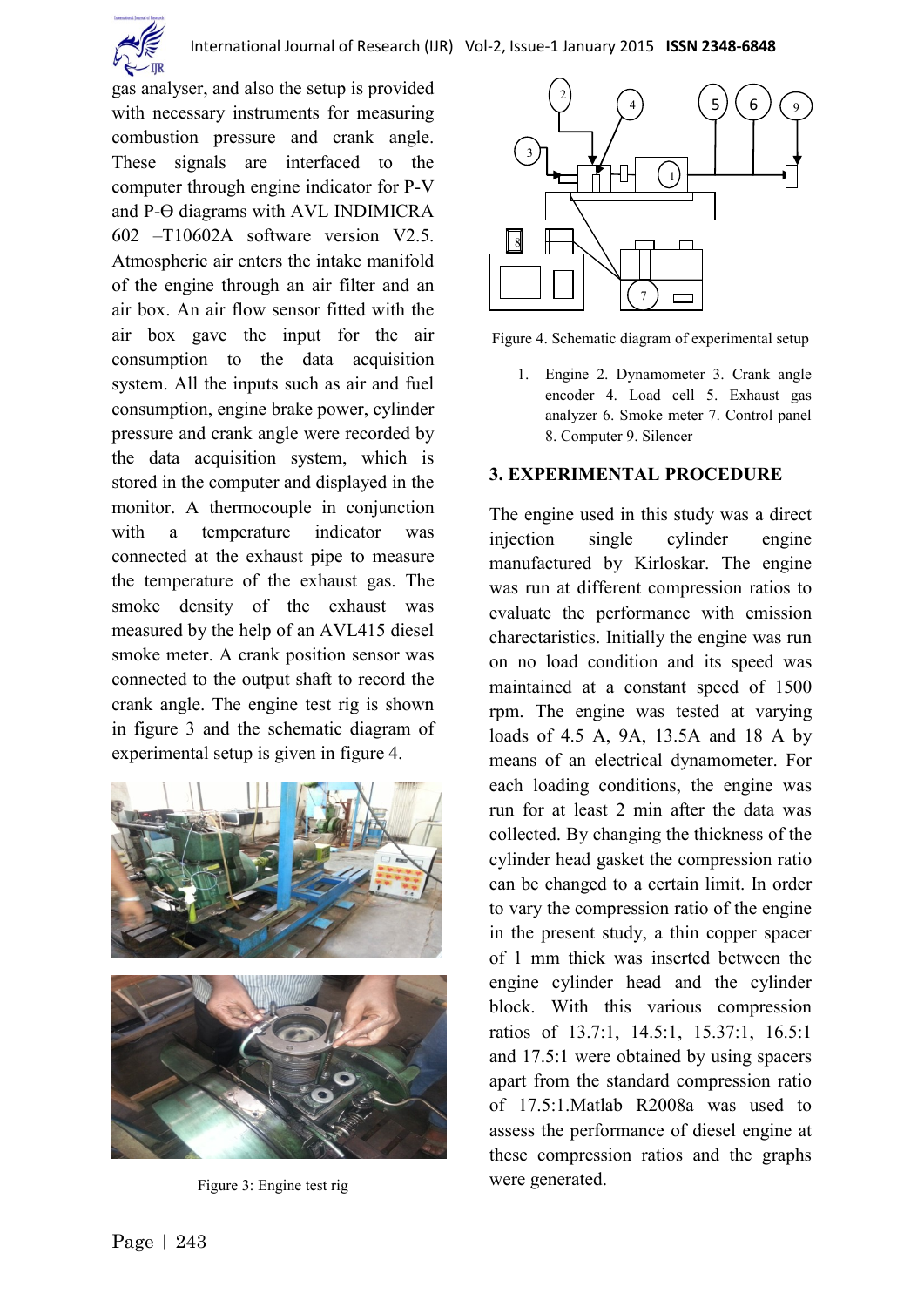

## **4. RESULTS AND DISCUSSION**

4.1 Brake thermal efficiency: Figure 5 shows the variation of brake thermal efficiency with load. The brake thermal efficiency with standard compression ratio of 17.5:1 was found to be 27.03% at full load of 18A and brake thermal efficiency decreases as the compression ratio was reduced. This can be attributed that the fuel added to the cylinder which vaporizes and mixes with air to produce a fuel/air ratio distribution which is non uniform and varies with time. This lead to the inferior combustion at reduced compression ratio of  $13.7:1$ .



Figure 5: Variation of Brake Thermal Efficiency w.r.t Load

4.2 Brake specific fuel consumption: An important parameter to measure the engine performance is the brake specific fuel consumption. Figure 6 shows the variation of BSFC with load at different compression ratios. In general, the BSFC decreases with the increase in load on engine. It was found from the figure that

the BSFC was increased as the compression ratio was reduced. At higher compression ratio lesser value of BSFC is apparent because of better atomization which is associated with a marginal delay in admission of fuel due to high needle lift pressure during injection.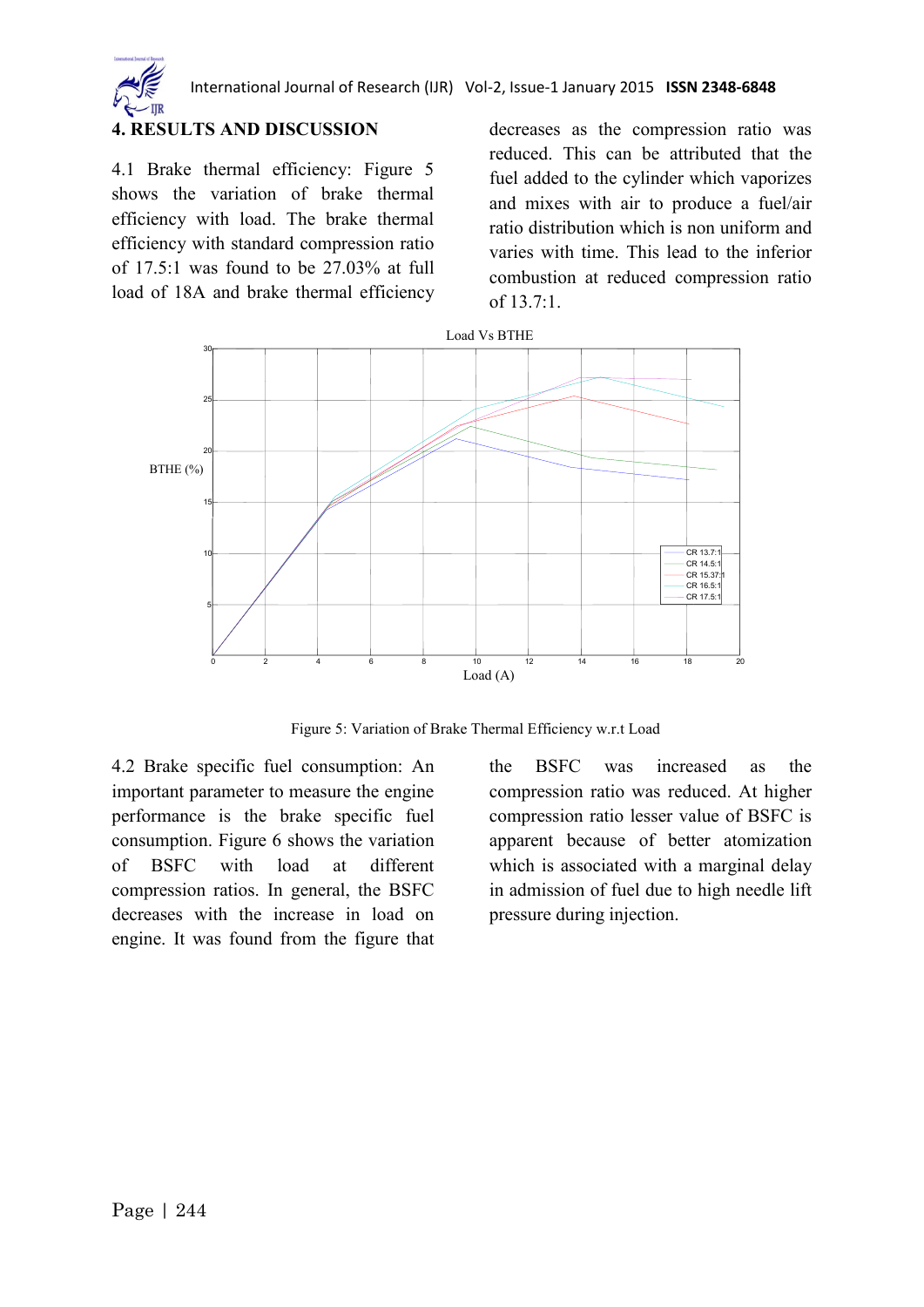



Figure 6: Variation of Brake specific fuel consumption w.r.t Load

4.3 Nitric oxide emissions: Figure 7 shows the effect of NOx emissions wrt the compression by varying load. It is evident from the graph that as the compression ratio increases the NOx emissions also increases. This is due to the fact that the

peak combustion pressure and temperature are high at higher compression ratios. Hence the NOx emissions are maximum at compression ratio of 17.5:1 and minimum at compression ratio of 13.7:1.



Figure 7: Effect of NOx emissions with varying compression ratio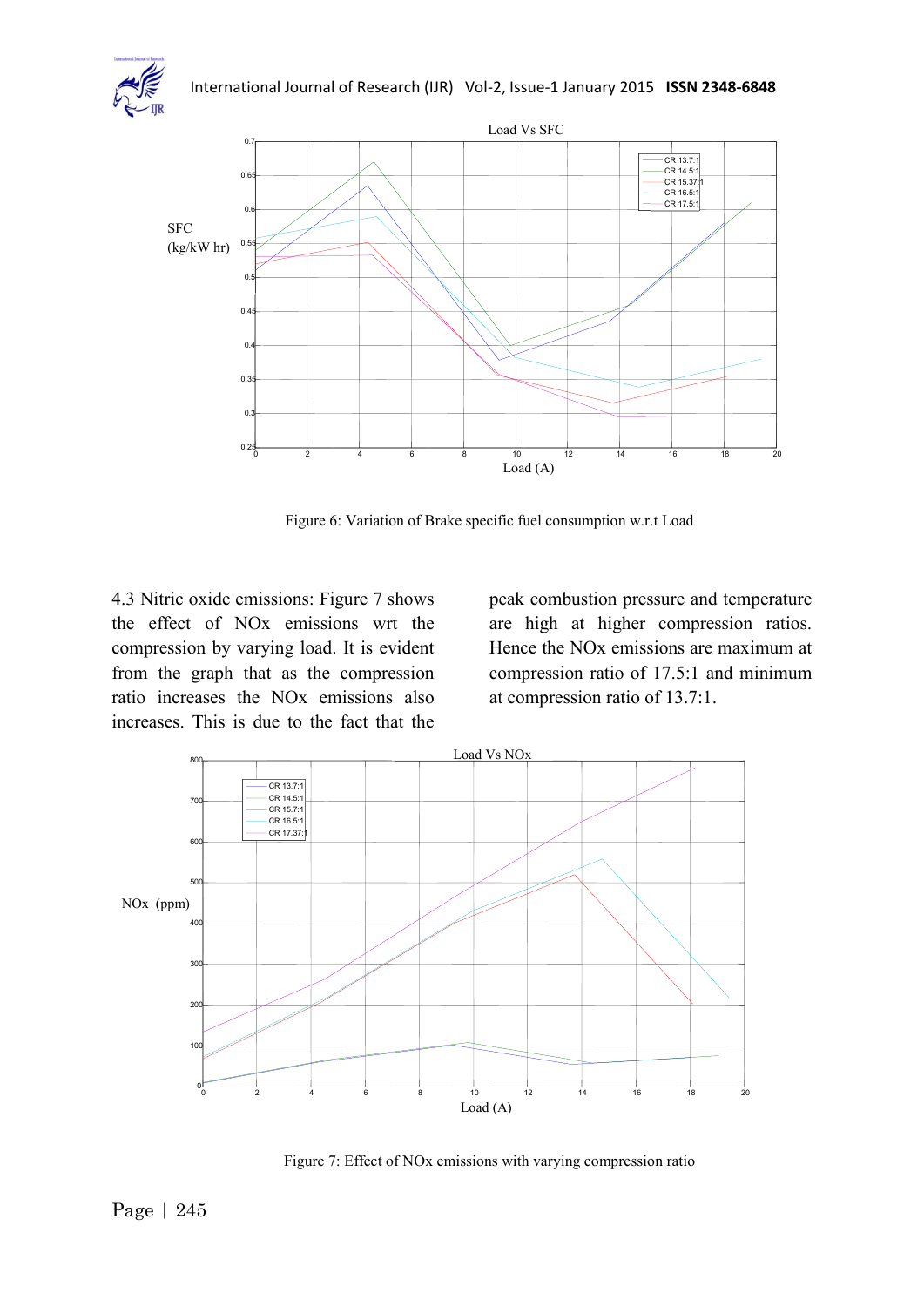

International Journal of Research (IJR) Vol-2, Issue-1 January 2015 **ISSN 2348-6848**

4.4 Hydro carbon emissions: Figure 8 shows the effect of varying compression ratio on hydrocarbon emissions. From the graph it is evident that the HC emission is deviant at various compression ratios.



Figure 8: Effect of HC emissions with varying compression ratio

4.5 Carbon dioxide emissions: Figure 9 shows the effect of varying compression ratio on  $CO<sub>2</sub>$  emissions. It is evident from the graph that CO2 emission is maximum at compression ratio of 16.5:1 and minimum at compression ratio of 13.7:1.



Figure 9: Effect of  $CO<sub>2</sub>$  emissions with varying compression ratio